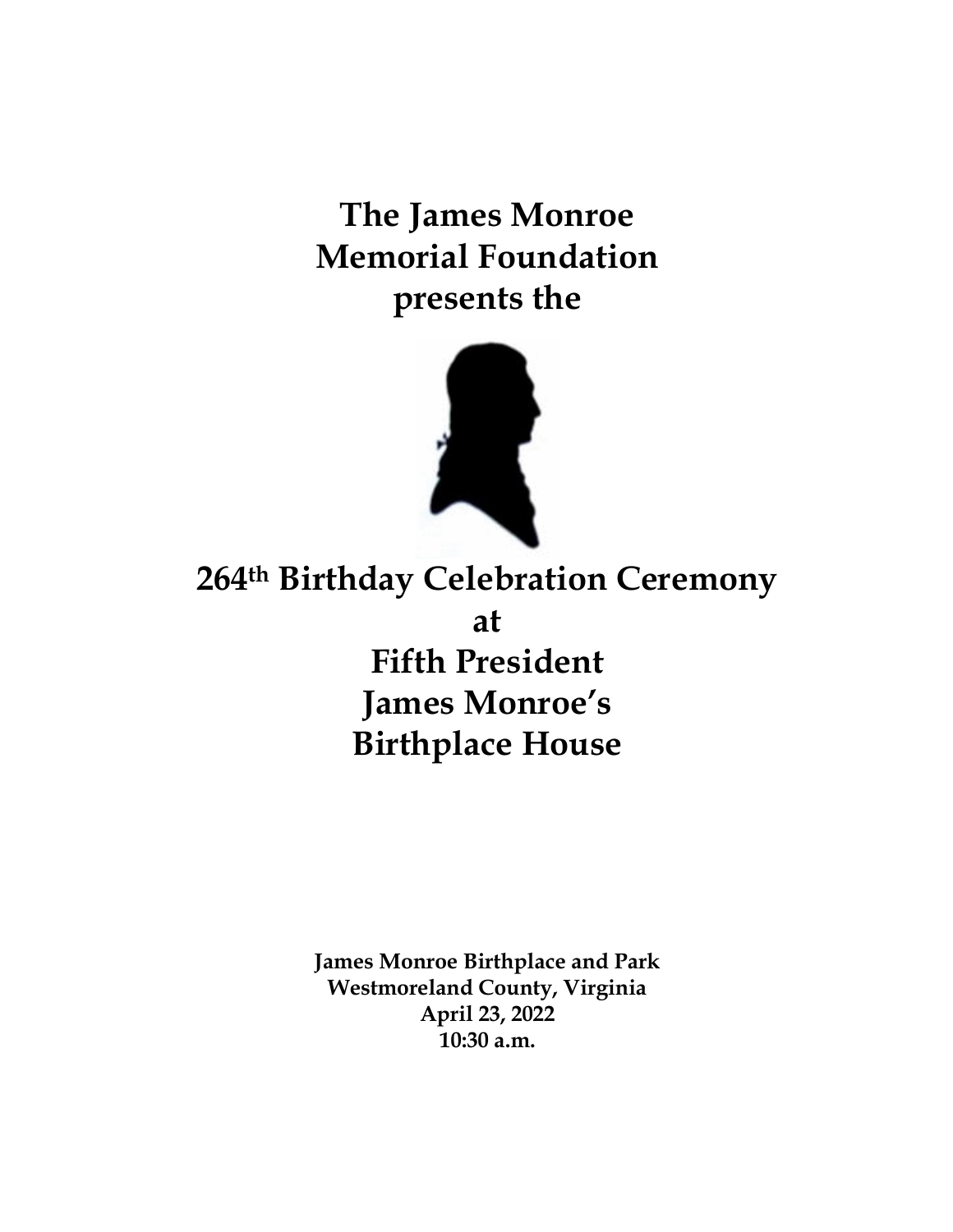

JAMES MONROE<br>MEMORIAL FOUNDATION

| <b>Call to Order</b>                                                 | G. William Thomas, Jr., President,<br><b>James Monroe Memorial Foundation</b>                                                 |
|----------------------------------------------------------------------|-------------------------------------------------------------------------------------------------------------------------------|
| Invocation                                                           | The Reverend Ronald Olswyn White, Associate Pastor,<br>Providence United Methodist Church,<br><b>West Point Class of 1984</b> |
| <b>Presentation of Colors</b>                                        | <b>VASSAR Color Guard</b><br>Chris Melhuish, Commander                                                                        |
| Pledge of Allegiance and Toast to the Flag                           | Shelby L. Chandler, II<br><b>Commander WCC Heroes of '76, National Sojourners</b>                                             |
| Greetings                                                            | Delegate Margaret Ransone                                                                                                     |
| Welcome                                                              | Hon. Woody Hynson, Westmoreland County<br><b>Board of Supervisors</b><br>Hon. Robin Schick, Mayor, Colonial Beach             |
| Greetings                                                            | <b>VASSAR President Bruce Meyer</b><br>VA DAR Vice Regent Laurie Nesbitt                                                      |
| <b>Special Presentations</b>                                         | Park Superintendent Art Buswell                                                                                               |
| <b>Recognition of Docents</b>                                        | <b>Bucky Doerr</b>                                                                                                            |
| <b>Restoration of the Stuart-Watts Cemeteries</b><br>Museum          | Marian Venry Ashton, Exec. Dir., A.T. Johnson                                                                                 |
| Introduction                                                         | Hon. Charles James, former Va. Deputy Secretary of<br>Administration                                                          |
| <b>Gubernatorial Proclamation and</b><br><b>Remarks about Monroe</b> | Hon. Andrew R. Wheeler, Senior Adviser to the<br><b>Governor for Natural and Historic Resources</b>                           |
| <b>Laying of Wreaths and Remarks</b>                                 | <b>List Follows</b>                                                                                                           |
| <b>Benediction</b>                                                   | Reverend Ronald Olswyn White                                                                                                  |
| <b>Closing Remarks</b>                                               | President G. William Thomas, Jr.                                                                                              |
| <b>Group Photos</b>                                                  |                                                                                                                               |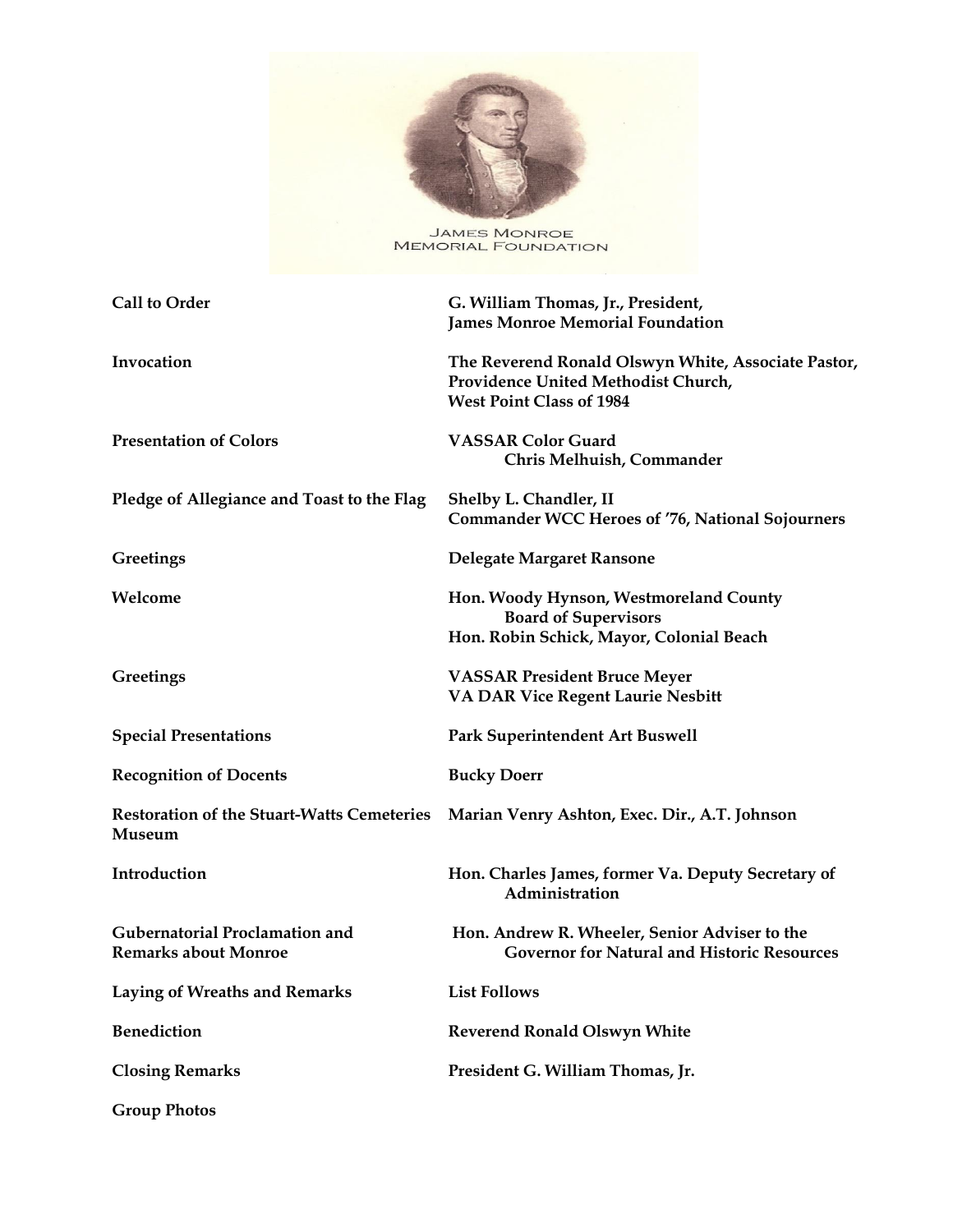## **Participants in the Wreath Laying Ceremony**

James Monroe Memorial Foundation **Alexander Rawles** Virginia Society of SAR Bruce Meyer, President Richmond Chapter of SAR Chris Yohn, Second Vice President George Mason Chapter of SAR Fritz Barth, President Col. William Grayson Chapter of SAR Dave Button, Secretary James Monroe Chapter of SAR Art Buswell, Past President Richard Henry Lee Chapter of SAR Jim Russell, Past President Thomas Nelson Jr. Chapter of SAR Gary Hodges, Past President Rappahannock Chapter of SAR Gregory Burkett Williamsburg Chapter of SAR Bruce Laubach, President Culpeper Minutemen Chapter of SAR Tom Hammill, President General Daniel Morgan Chapter of SAR Louis T. March Grand Lodge of Virginia, Ancient, Free & James Winfield Golladay, Grand Master Accepted Masons Society of the War of 1812 in Virginia Paul Walden, President Va. State Society, U.S. Daughters of 1812 Dr. Cheryl Davis, Chaplain Rappahannock Ch., U.S. Daughters of 1812 Jo Ann Fickling, President Eliza Monroe Ch., U.S. Daughters of 1812 Natalie Ardoline, President James Monroe Ch. U.S. Daughters of 1812 Dr. Cheryl Davis, President Order of Founders & Patriots in Va Mike Lyman, Past Governor Sons of the Revolution, Va. Society Mark Bearden, President Society of Colonial Wars in the State of Va Peter Broadbent, Past Governor Virginia Society, DAR Laurie Nesbitt, State Vice Regent District V, Va. DAR DR. Sharla Rausch, Director District IX, Va. DAR Victoria Ritenour Dehlbom, Director Ann Wager Chapter, DAR Elizabeth Greaf Commonwealth Chapter, DAR Kim Colgin Kate Waller Barrett Chapter, DAR Clotilda Cassidy, Regent Cobbs Hall Chapter, DAR DR. Cheryl Davis, Honorary Regent Prince William Resolves Chapter, DAR Leah Schmid, 1<sup>st</sup> Vice Regent Leedstown Resolutions Chapter, DAR Debra Mills-Heiden Old Dominion Chapter, DAR Heather Theakston, Regent Falls of the Rappahannock Chapter, DAR Susan Harvin Virginia Huguenot Society Louis T. March, President Taylor Family **Brandon Taylor** Senator Bryce Reeves Christopher Snider, Senior Advisor Virginia Society of the Cincinnati Josh Wilberger